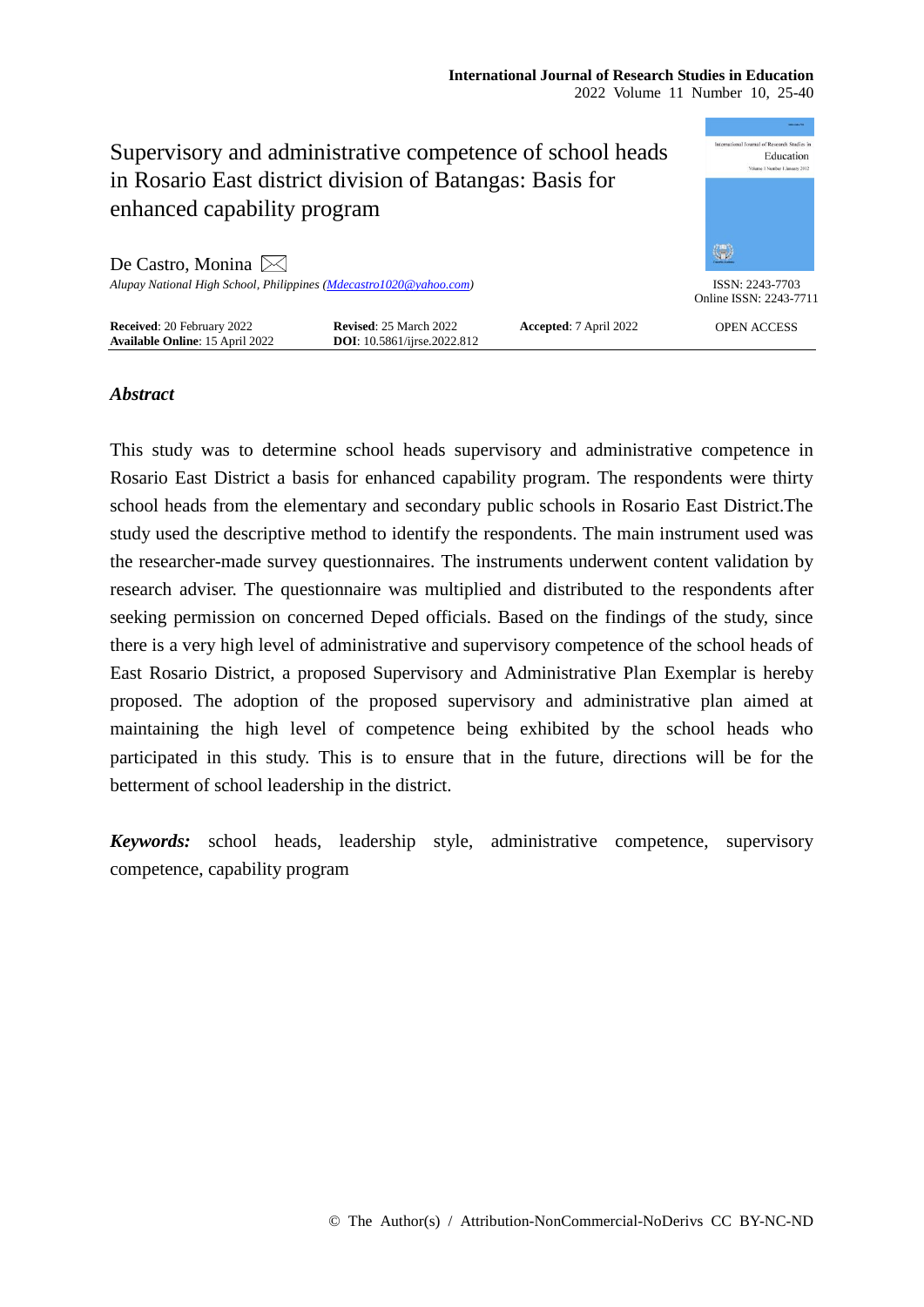# **Supervisory and administrative competence of school heads in Rosario East district division of Batangas: Basis for enhanced capability program**

#### **1. Introduction**

Organizational effectiveness is the main concern of all education institutes. Over the years there have been many different models of effectiveness along with the criteria for measuring organizational effectiveness. In addition, it became more prominent and switched to being a concept from the status of a construct (Henry, 2011). This concept is related to issues such as the ability of an organization to access and absorb resources and consequently achieve its aims (Federman, 2016). Ashraf (2012) said that a unit which is individually ineffective in terms of cooperation with the rest of the organization is doomed to failure. Organizational effectiveness is the proficiency of the organization at having access to the essential resources. School leaders are confronted with the issues on how they will ensure the delivery of quality education to all learners enrolled in their respective institutions. It was observed that school leaders focus on improving school performance and achievements. The formula seems to lean towards providing a kind of leadership along with meaningful support and management for the improvement of school performance. In the present educational set-up, school performance is believed to be an output as result of administrators' endeavor in the attainment of goal. Most of the administrators appreciate and enjoy what they are doing in their respective schools to achieve better school performance.

Conflict in schools takes different forms; for example, teachers seem reluctant to obey the principals, they do not seem to follow rules or accept extra work, they do not easily get along with their principals. Principals too adopt an authoritative approach, for example they pressurize teachers for an uninterrupted working of the school activities. It, therefore, becomes common that conflict between teachers and the school principal occur frequently at any time in the school. In institutions, conflict occurs between various individuals because of their frequent interaction with each other. The primary conflict manager in the school is the principal, the person who has power to make changes and who is responsible for outcomes in the conflict episode. That is why the researcher aims to have an input to organizational effectiveness. As one of the teachers in Rosario East District, Division of Batangas province, the researcher pursues the study with the ultimate intent of improving school efficiency, effectiveness and performance which rest the shoulders of the school leaders. With the current educational system and with the work demanded of the school leader, those who do not possess qualities may turn down. With the said, supervisory and administrative ccompetence of school heads still plays a major role in the realization of devised goals and objectives in shaping the future of students.

#### *1.1 Theoretical Framework*

The study is anchored on Fiedler's Contingency Theory (Forsyth, 2006). The theory postulates that there is no single best way for managers to lead. Situations will create different leadership style requirements for a manager. The solution to a managerial situation is contingent on the factors that impinge on the situation. For example, in a highly routine (mechanistic) environment where repetitive tasks are the norm, a relatively directive leadership style may result in the best performance, however, in a dynamic environment a more flexible, participative style may be required. Fiedler looked at three situations that could define the condition of a managerial task: 1. Leader member relations: How well do the manager and the employees get along? 2. Task structure: Is the job highly structured, unstructured, or somewhere in between? 3. Position power: How much authority does the manager possess?

Fiedler's contingency theory emphasized the leader's personality, or psychological disposition, is a main variable in her/his ability to lead, and said that how the group receives the leader, the task involved, and whether the leader can exert control over the group are the three principal factors that determine how successful the leader-led arrangement will be. Thus, the values from the least preferred co-worker (LPC) are added and then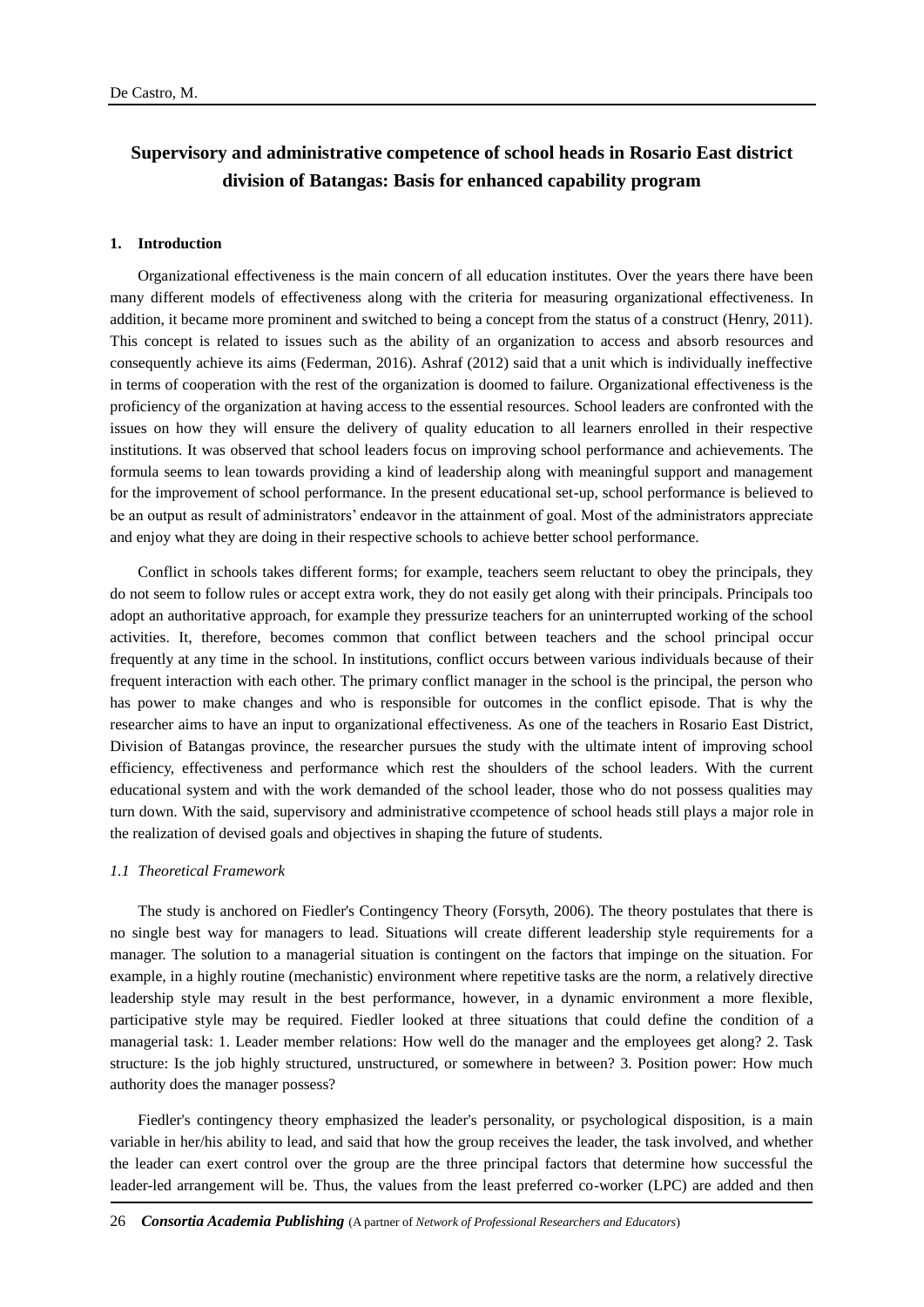averaged to produce the score. A high LPC score, as can be seen from the example, exhibits a positive orientation towards human relations. She/he gets along with people. The nature of the task is less important and issues in doing it may be compensated for with good human relations. When the environment is such that each group member is independent, such as in a scientific setting, tasks may not be all that well defined, and a leader must rely more on her or his personality to accomplish goals.

# *1.2 Conceptual Framework*

Figure 2 presents the research paradigm used in this study. It shows the interrelationship among the selected variables used in this study. The major concept of this study focused on the relationship of the supervisory and administrative competence and profile of school heads in Rosario East District. An enhancement program based on the findings of the study, is the intended output of the study.



*Figure*. Research Paradigm

# *1.3 Statement of the Problem*

This study aims to determine school heads supervisory and administrative competence in Rosario East District a basis for enhancement. Specifically, this study conducted to answer the following questions: First, what is profile of the school heads in terms of age, gender, educational attainment, position, and number of years as a school head? Second, how do the school heads assess their supervisory competence in terms of planning, organizing, leading; and controlling? Third is there a significant difference in the supervisory competence when respondents are grouped according to profile variables? How may the administrative competence of the school heads be described in terms of instructional development, curriculum development and staff development? Lastly, is there a significant difference in the administrative competence when respondents are grouped according to profile variables?

*Hypotheses -* The following hypothesis will be tested at 0.05 level of significance. First, there is no significant difference in the supervisory competence of the school heads when grouped according to profile. Second, here is no significant difference in the administrative competence of the school heads when grouped according to profile. Lastly, here is no significant relationship between the supervisory and administrative

*Scope and Limitations -* The study will investigate the Supervisory and Administrative Competence and Profile of School Heads in the Rosario East Districts. This research will be conducted between the month of November and December of Academic Year 2019-2020. The study will involve the principals and head teachers of the schools in the district. Autocratic leaders limit self-determination and autonomy and push followers to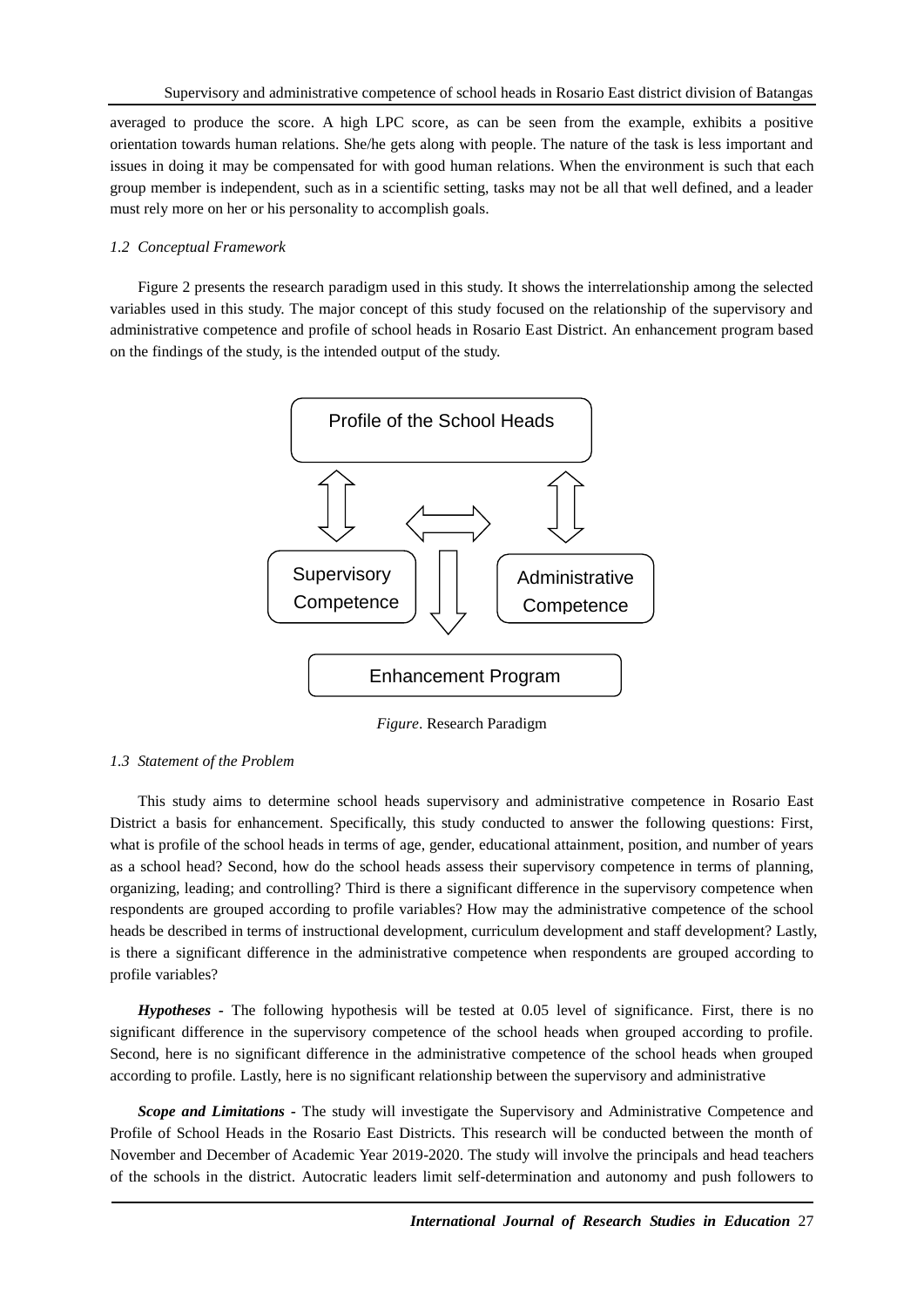accept the ideas. Such leadership decrease subordinates' sense of control and goal striving and increase powerlessness. Autocratic leaders are in complete control as they push their followers to conform to their image. They leave little room for free thought. Although not a popular approach to leadership there are situations when it is most suitable, for when an organization is in a crisis and followers require clear and concise direction.

Bureaucratic Leadership style is commonly defined as one that emphasizes procedures. It is the use of rules, policies, hierarchy of authority, written documentation, standardization, and other bureaucratic mechanisms to standardize behavior and assess performance (Brian 2006). Bureaucratic leaders are motivated by the need to control through documentation. Followers are merely instruments used to create bureaucracy within the organization as well as understand the procedures they write. Bureaucratic leaders produce followers that do only what is expected and nothing more (Reinke 2009). Democratic leadership style has been called a participative style because it suggests that leaders allow followers to participate in the management process. There are times when allowing followers to participate in management decisions can cause some democratic leaders to fear losing control. Democratic leaders are motivated by highly skilled and experienced employees who are not afraid to express their opinions. Decisions about organizational matters are arrived at after consultation and communication with various people in the organization. The leader attempts as much as possible to make each individual feel that he is an important member of the organization. Communication is multidirectional while ideas are exchanged between employees and the leader (Heenan and Bennis, 2018).

In this style of leadership, a high degree of staff morale is always enhanced. In other words, consultation, teamwork, and participation are the common key characteristics of successful schools. House and Mitchell (as reported in Oyetunyi, 2016) suggest that a leader can behave in different ways in different situations. The following are the four kinds of leaders" behavior. Supportive leadership style is more of a relationship-oriented style. It requires the leader to be approachable and friendly. He/she displays concern for the wellbeing and personal needs of the subordinates. He/she creates an emotionally supportive climate. This style is effective when subordinates lack self-confidence; work on dissatisfying or stressful tasks and when work does not provide job satisfaction (Hoy & Miskel, 2010). Participative Style is the leader who employs this style consults with subordinates for ideas and takes their ideas seriously when making decisions. This style is effective when subordinates are well motivated and competent (Lussier & Achua, 2010). Moreover, every leader in every organization performs certain roles/tasks for the smooth running of the organization and improvement of organizational performance. As a result, Ezeuwa (2015) sees it as the act of influencing people so that they strive willingly and enthusiastically towards the accomplishment of goals.

*Local -* According to Pedraza (2012), organizational effectiveness can be defined as the efficiency with which an association is able to meet its objectives. This means an organization that produces a desired effect or an organization that is productive without waste. Organizational effectiveness is about everyone doing everything they know how to do and doing it well; in other words, organizational efficiency is the capacity of an organization to produce the desired results with a minimum expenditure of energy, time, money, and human and material resources. The desired effect will depend on the goals of the organization, which could be, for example, making a profit by producing and selling a product. An organization, if it operates efficiently, will produce a product without waste. If the organization has both organizational effectiveness and efficiency, it will achieve its goal of making a profit by producing and selling a product without waste. In economics and the business world, this may be referred to as maximizing profits.

The main measure of organizational effectiveness for a business will generally be expressed in terms of how well its net profitability compares with its target profitability. Additional measures might include growth data and the results of customer satisfaction surveys. Highly effective organizations exhibit strengths across five areas: leadership, decision making and structure, people, work processes and systems, and culture. For an organization to achieve and sustain success, it needs to adapt to its dynamic environment. Evaluating and improving organizational effectiveness and efficiency is one strategy used to help insure the continued growth and development of an organization. Measuring organizational effectiveness can be an inexact science since each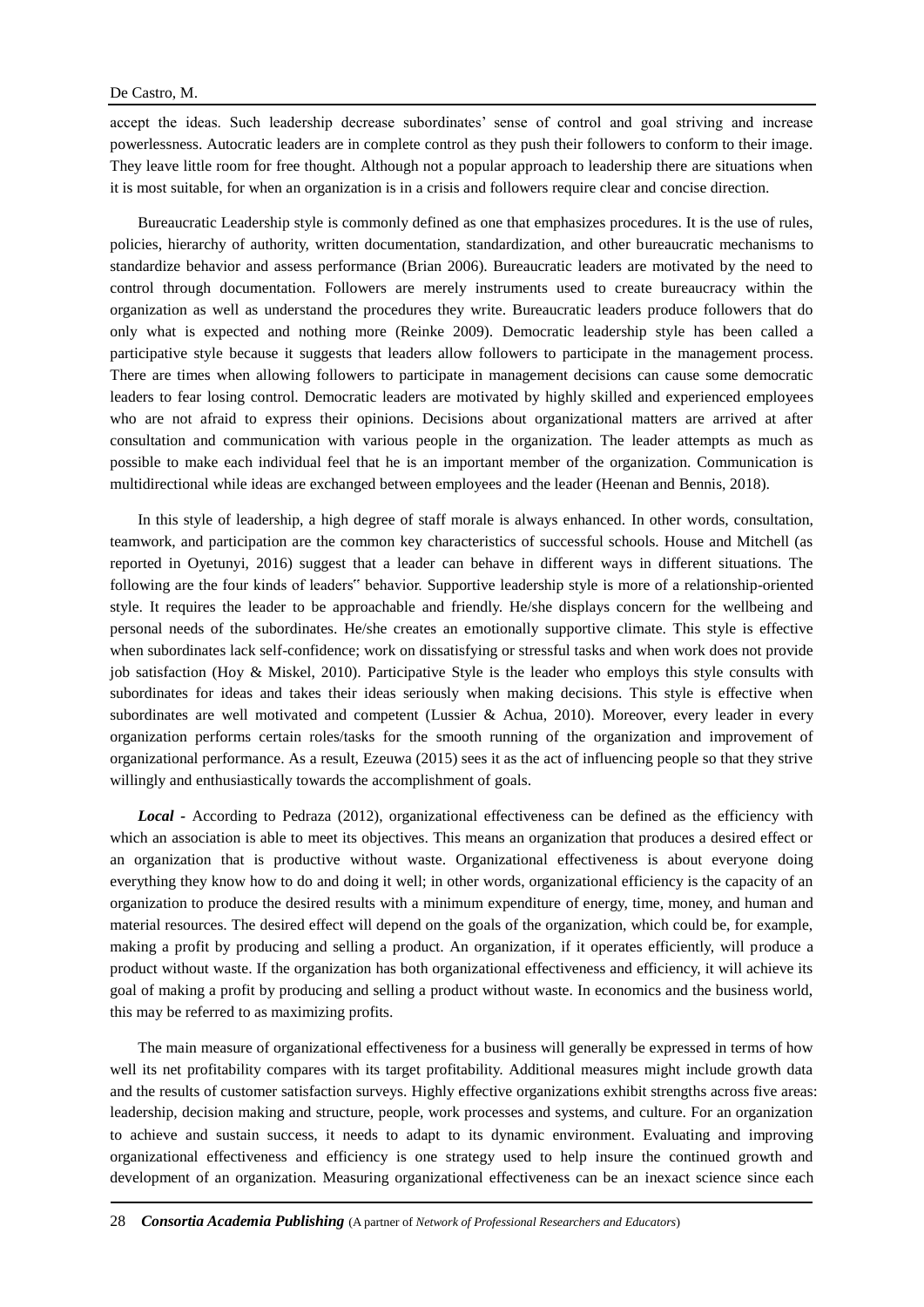individual entity will have a different list of criteria and priorities to weight and consider through self-assessment. Understanding a company's level of organizational effectiveness is important for several reasons: it serves as a check-in to see how well internal procedures are meeting an initial vision, it provides investors, donors, or employees with an idea of the company's strengths, and it highlights areas of ineffectiveness that can be the focus of improvements.

However, organizational effectiveness measures the big-picture performance of a business, across a broad range of criteria. Financial performance, long-term planning, internal structure, and adherence to core values may all be critical components in understanding organizational effectiveness. To get a clear idea of an organization's effectiveness, it is important to create a clear list of criteria to assess. No two organizations will have the same list of criteria, which is why many for-profit and non-profit groups measure effectiveness through self-assessment. Employees and company personnel are often in the best position to intimately understand the needs, goals, and performance of their company. Self-assessment of effectiveness can also help company personnel reconnect with the initial mission of an organization. By working creatively to invent new business strategies for areas of ineffectiveness, workers may develop a stronger sense of loyalty, purpose, and dedication to the job.

Since organizational effectiveness is difficult to express in a concrete formula, a company may choose to state the results of an assessment through specific goals achieved or desired. Turning up areas of ineffectiveness can also be tremendously beneficial to an organization. Areas that need improvement give a company a concrete strategy for the future, and allow workers, shareholders, donors, or customers to get excited about the improvements coming down the pipeline. Treating current weaknesses as a road map for future changes is a great way to increase effectiveness (Del Castillo, 2021; Pedraza, 2012). Magdalena (2009) stated that effective commitment is centered on the individual's identification with and in participation in the organization. It is an emotional commitment where individuals that are in an excessive agreement affectively linked to the organization stay with it since they want to. Still, affective commitment is the strong trust and approval of objectives and professional values and the determination to make substantial struggles to accomplish the professional objectives and responsibilities. Teachers affectively involve themselves in their activity, creating affective relationship with peers and students along their professional experience.

*Foreign -* Tyagi (2010) examined how heads of government and private aided institutions feel about placing emphasis on providing supervisory competence for teachers. The study also investigated how principals improve the teaching learning process and provide effective professional development of teachers at school level. The research was based on survey research. Data was obtained through interviews and document analysis. Open-ended questions and interviews were used. The sample of the study was drawn from two Indian states Delhi and Uttrakhand. Two districts were selected from each state hence four districts made the sample. The data and information were collected from 47 rural and urban senior secondary schools. The sample included 17 government-managed schools, 7 private-aided schools and 23 private schools.

The study found that almost all the government school heads in the district provided routine advice for academic improvement. The pieces of advice included vague suggestions that certain teachers should improve their teaching. The Education officers perceived supervision as diagnosis and hence the absence of the supervisor as knowledge provider and supporters. Principals in private schools on the other hand spent more time in instructional activities. They offered teachers guidance and help relevant to their instructional needs. The private schools had code of conduct for teachers which helped teachers improve their teaching and learning of students.

Cheney and Davis (2011) noted that leadership preparation programs are increasingly asked to prepare aspiring leaders in instructional leadership. They summed it up succinctly in their research project for the Center for American Progress by stating: We now know from the field evidenced that the old job of principal as administrative manager is no longer sufficient to dramatically improve student achievement. The job evolved into a highly complex and demanding position that require strong instructional and leadership skills. Principals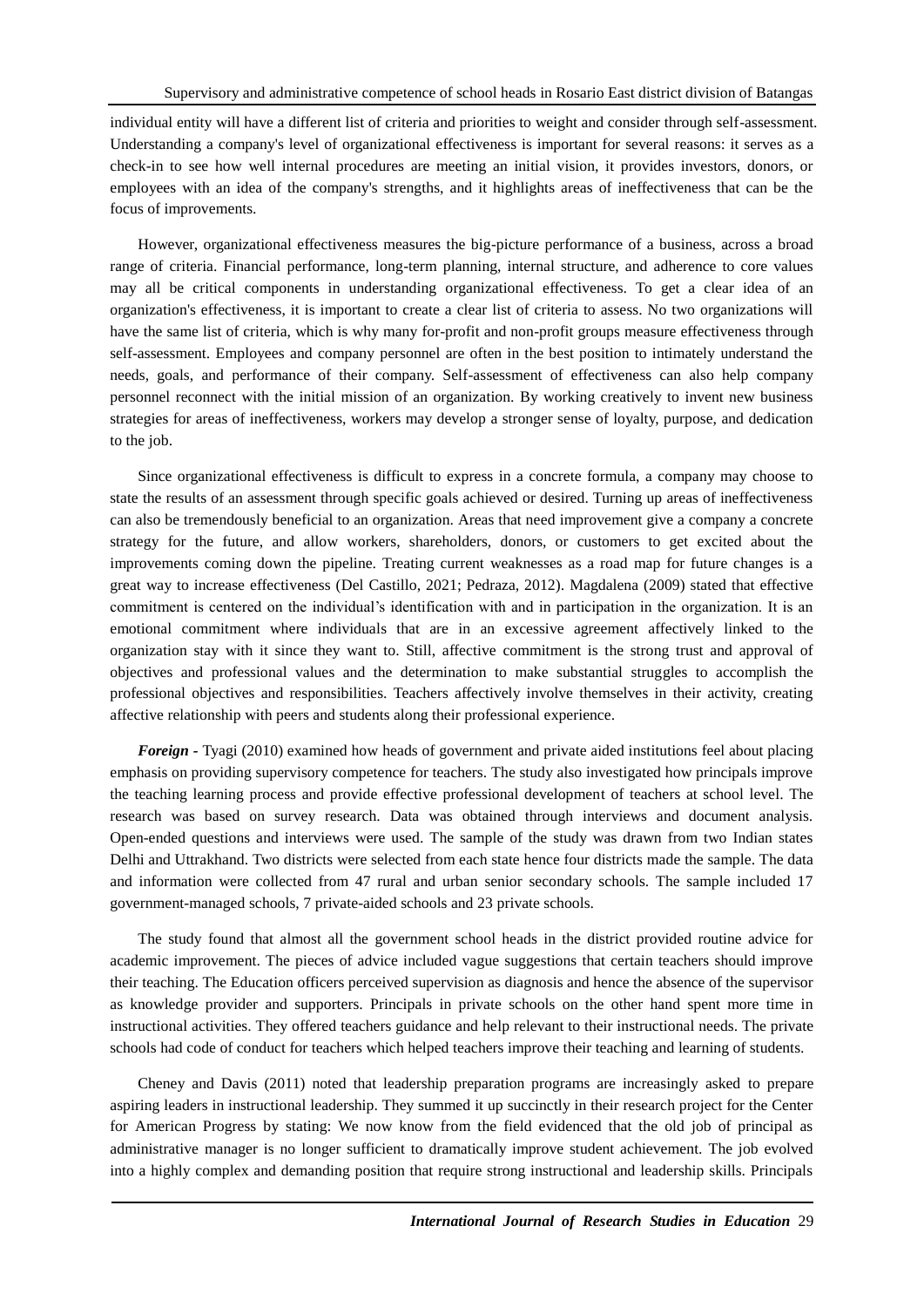are integral to strong teaching and learning in a school.

Hallinger and Heck (2011) explored several indirect influences school leaders use in becoming effective instructional leader. In their studies instructional leaders appeared to affect positive influences on student achievement through their collaboration with teachers, improving systemic learning processes, and establishing rigorous programs for students. Besong (2013) compared the administrative efficiency of principals in public and private secondary schools in Maroua. Thirty schools' principals i.e., 15 from the public and 15 from the private sectors were used. A questionnaire entitled; Comparative Study of Administrative Efficiency in Public and Private Secondary Schools Questionnaire was used to elicit information from the respondents. Mean and standard deviations and t-test statistic were used for analysis. The result indicated that the public and private secondary schools' principals differed significantly in terms of the level of delegation of functions motivation of staff, general rapport, aesthetics of school premises, management of fund and administration of rules and regulations, decision-making, organization of meetings supply of equipment and protection of school property.

Akomolafe (2012) compared the principals' administrative effectiveness in public and private secondary schools. The population consists of teachers in both public and private schools. Sample of 295 subjects were sampled 191 subjects from public institutions, 104 subjects from private institutions. Data were gathered using a questionnaire titled "principals' administrative effectiveness in secondary schools (PAESS). The findings revealed that there was moderate level of administrative effectiveness in private secondary schools. Schools with high level of administrative effectiveness manifest high level of discipline. The researcher referred to the above-mentioned studies to gather information for the present study. The concepts derived from the related studies gave the researcher the idea to pursue further research on life satisfaction and coping strategies of the respondents.

The reviewed studies on job and life satisfaction and the coping mechanisms they employ/. These studies likewise utilized teachers as respondents. When the literature was examined, any research searching the perceptions of life satisfaction of the teachers working in public primary schools were not encountered. With this research, it was tried to determine how the perceptions of the teachers in public primary schools about life satisfaction are. It is hoped that this research will shed light to the administrators and teachers taking place in the application and to the researchers who will conduct research on the subject. With the end goal of putting forward a faculty development program project for teachers, both conceptual literature and related studies reviewed that there is no duplication of study in the perspective of randomly sampled teachers specifically in the Sta Teresita National High School.

#### **2. Research Methodology**

This segment of the study covers the research method used, respondents of the study, instrument to be utilized, validity and reliability of the questionnaires, data gathering procedures, and the statistical treatment of the gathered data.

*Research Design -* This study made use of the descriptive research design since it tried to explain the current perceptions of the respondents on the perceptions of the school principals on home school relationship. According to Shields and Rangarajan (2013), descriptive research is used to describe characteristics of a population or phenomenon being studied. It does not answer questions about when, how, and why the characteristics occurred. Rather it addresses the "what question" as to the characteristics of the population or situation being studied.

*Respondents of the Study -* This study involved a total of 30 school heads from the elementary and secondary public schools. Random sampling will be used to come up with the sample size.

*Data Gathering Procedure -* A letter of request was forwarded to the concerned offices to ask permission to conduct a survey to the target respondents. When the permission was granted, the researcher will personally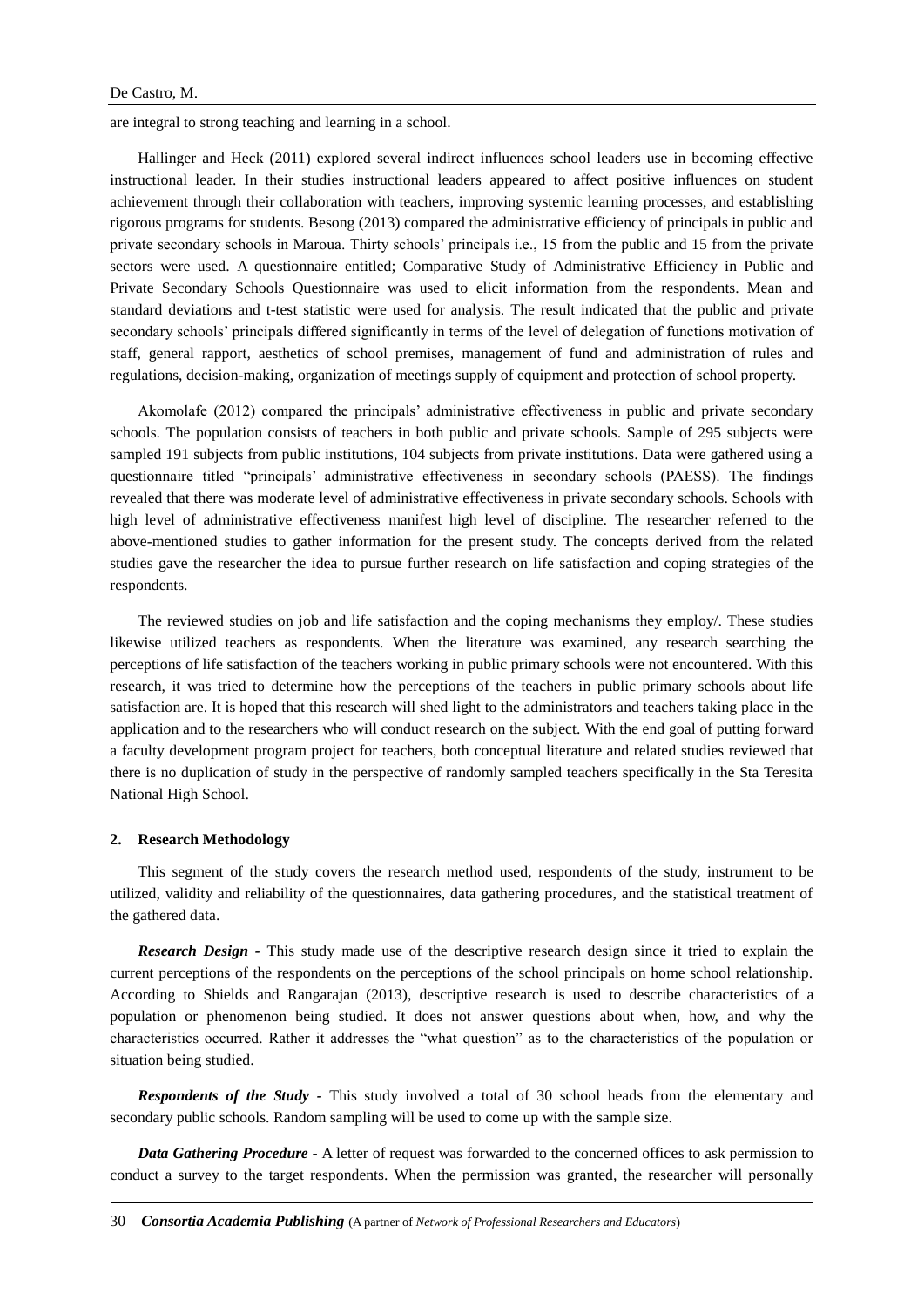distribute the questionnaires to the respondents. Distribution and retrieval of the questionnaires will be on one-on-one basis since she will directly go to each of the school. Data gathering will take about two months before completed. Data gathered will then be tallied, collated, tabulated, and analyzed.

*Statistical Treatment of Data -* To interpret the data gathered, the following statistical tools was used: **Weighted Mean.** This refers to the summation of the frequency of the responses of each weight multiplied by the numerical value of each weight divided by the total number of the respondents or cases. **Frequency and Ranking.** These are descriptive statistical tools used to characterize the number of responses and its position within the distribution of data collected. In this study, the profile of the respondents will be presented using percentage and rank. **Percentage.** This refers to display of data that specifies the percentage of observations that exist for each data point or grouping of data points. **ANOVA.** This was used to ascertain significant differences in the perceived level of parental involvement as respondents are grouped according to type of respondents, age, educational attainment, and employment status. **Pearson r.** This was used to determine significant correlation between two study variables.

#### **3. Presentation, Interpretation and Analysis of Data**

This presents the findings of the study which are interpreted and analyzed using appropriate statistical tools.

*Profile of the respondents* **-** Table 1.1 shows that a larger percentage of the respondents (56.7%) have ages 46 and above while 22.4% of them have ages between 36 to 40 years old. This goes to show that majority of the respondents are in the adulthood (WHO, 2003).

#### **Table 1.1**

*Age of the respondents*

| Age                 |       | Frequency | Percentage |
|---------------------|-------|-----------|------------|
| 31 - 35 years old   |       |           | 3.33       |
| 36 - 40 years old   |       |           | 2333       |
| $41 - 45$ years old |       |           | 16.7       |
| 46 and above        |       | 17        | 56.7       |
|                     | Total | 30        | 100        |

#### **Table 1.2**

*Gender of the respondents*

|        | Sex   | Frequency | Percentage |
|--------|-------|-----------|------------|
| Male   |       |           | 23.3       |
| Female |       | າາ        | 76.6       |
|        | Total | 30        | 100        |

Table 1.2 shows that out of 67 respondents, fifty-two are females (76.6%) while the remaining are males (23.3%). This conforms to the general trend that the teaching profession is dominated by females.

#### **Table 1.3**

*Highest educational attainment of the respondents*

| <b>Educational Attainment</b>         |       | Frequency | Percentage |
|---------------------------------------|-------|-----------|------------|
| Doctoral Degree                       |       |           | 6.67       |
| Master's Degree with Doctoral units   |       | 10        | 33.33      |
| Master's Degree                       |       |           | 50         |
| Bachelor's degree with master's units |       |           | 8.67       |
| Bachelor's degree                     |       |           | 3.33       |
|                                       | Total | 30        | 100        |

Table 1.4 below shows the distribution of the respondents in terms of administrative position in their respective schools. Majority of the respondents are principals/ (17= 56.67 %). Ten out of 30 school heads are head teachers (33.33%) while 3 are officers-in-charge.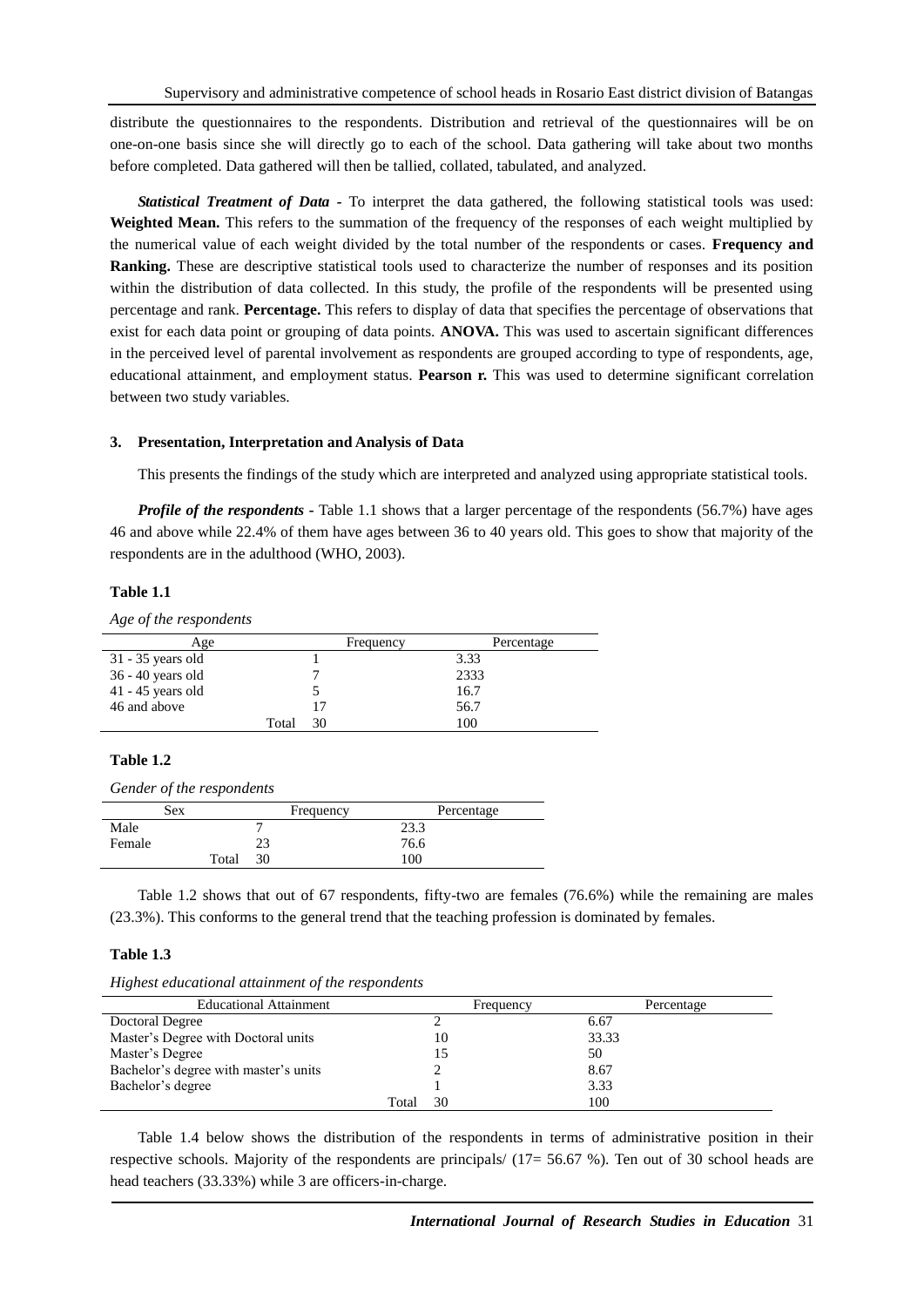# **Table 1.4**

|  |  |  | Position of the respondents |
|--|--|--|-----------------------------|
|--|--|--|-----------------------------|

| Position            |       | Frequency | Percentage |
|---------------------|-------|-----------|------------|
| Principal           |       | 10        | 33.33      |
| <b>Head Teacher</b> |       | 17        | 56.67      |
| TIC/OIC             |       |           | 10.00      |
|                     | Total | 30        | 100        |

#### **Table 1.5**

*Respondents' number of years as school head*

| Number of years |       | Frequency | Percentage |
|-----------------|-------|-----------|------------|
| 30 years above  |       |           | 6.67       |
| $20 - 29$ years |       | 10        | 33.33      |
| $10 - 19$ years |       | 15        | 50         |
| $5 - 9$ years   |       |           | 8.67       |
| 5 years below   |       |           | 3.33       |
|                 | Total | 30        | 100        |

Table 1.5 presents the distribution of the respondents based on the number of their teaching experience. The greatest number of respondents (50%) has between 20 to 29 years of teaching experience. On the other hand, only one school head (1.5%) has teaching experience of five years below. These demographics point to fact that majority of the respondents have been in the teaching profession for quite a long time since they are now holding key leadership positions in their respective schools.

# *3.1 Supervisory Competence of the School Heads*

Table 2.1 below shows the supervisory competence of the respondents in terms planning. The average mean value of 4.63 connotes that the respondents assess their supervisory competence in terms of planning as very high. The indicators that got the highest mean value of 4.88 are those indicators that say that they allow participation from all sectors concerned in making of the plan and that they think through the goals and actions in advance. The lowest mean score of 4.40, interpreted as high, are those indicators that say they prepare performance targets, action plans in accordance with his duties, responsibilities and needs of his school, plans conferences carefully, and Discusses with the teachers the school head's targets and plans of action at start of the school year.

# **Table 2.1**

*Supervisory competence in terms of planning*

| Indicators                                                                   | Mean | Verbal         |
|------------------------------------------------------------------------------|------|----------------|
|                                                                              |      | Interpretation |
| Prepares performance targets, action plans in accordance with his duties,    | 4.40 | High           |
| responsibilities and needs of his school.                                    |      |                |
| Examines problems to be solved and other information before actions to be    | 4.60 | Very high      |
| done.                                                                        |      |                |
| Plans conferences carefully.                                                 | 4.40 | High           |
| Presents to teachers' new ideas before final organization.                   | 4.77 | Very high      |
| Considers the enrolment of classes in school in the distribution of          | 4.70 | Very High      |
| instructional materials, books and school supplies.                          |      |                |
| Discusses with the teachers the school head's targets and plans of action at | 4.40 | High           |
| start of the school year.                                                    |      |                |
| Plans educational program and projects at the opening of classes.            | 4.77 | Very high      |
| Formulates school policies and objectives which are clearly defined and      | 4.57 | Very high      |
| understood by all teachers.                                                  |      |                |
| Allows participation from all sectors concerned in making of the plan.       | 4.83 | Very high      |
| Thinks through the goals and actions in advance.                             | 4.83 | Very high      |
| <b>Total Mean</b>                                                            | 4.63 | Very High      |

Table 2.2 below shows the supervisory competence of the respondents in terms organizing. The average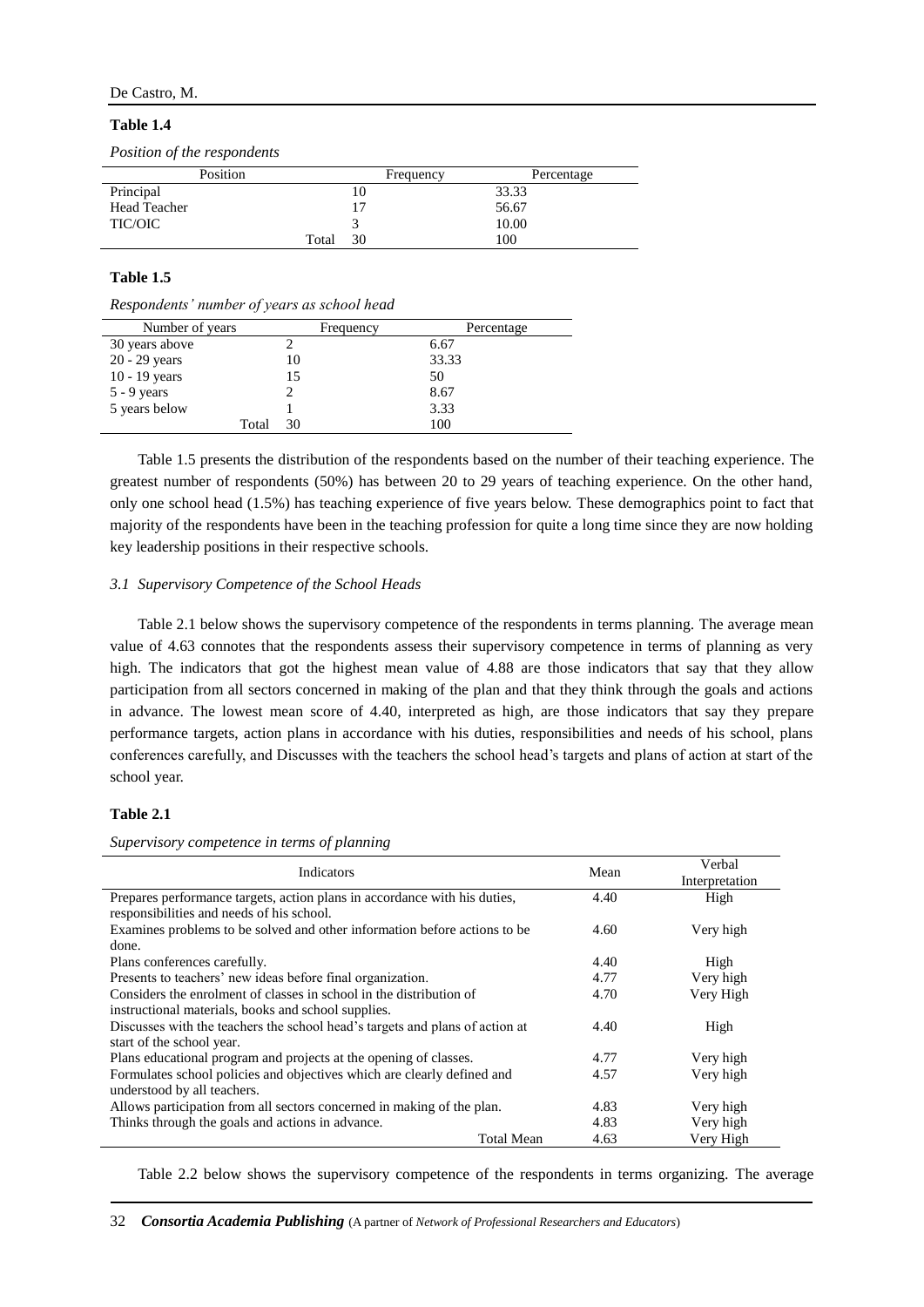mean value of 4.66 connotes that the respondents assess their supervisory competence in terms of organizing as very high. The indicators that got the highest mean value of 4.99 is the indicator that say that they improved the appearance of the school ground, school buildings and offices. This is followed by the indicator that got the mean value of 4.89 that say that they arrange and structure relationships to unify efforts to get things done.

# **Table 2.2**

*Supervisory competence in terms of organizing*

| Indicators                                                                           | Mean | Verbal<br>Interpretation |
|--------------------------------------------------------------------------------------|------|--------------------------|
| Has effective monitoring scheme to evaluate progress of teachers work and gather     | 4.27 | High                     |
| feedback as basis for improved output.                                               |      |                          |
| Has systematic program for teachers and development in different subject areas       | 4.83 | Very high                |
| where most needed such as LAC sessions and other in-service trainings.               |      |                          |
| Organizes conferences and helps teachers solve their problem in the school.          | 4.80 | Very high                |
| Arranges and structure relationships to unify efforts to get things done.            | 4.89 | Very high                |
| Records keeping in the school are well – organized and systematized.                 | 4.37 | High                     |
| Conceives and institutes effective administration.                                   | 4.53 | Very high                |
| Cooperates with other agencies in the promotion of socio-economic development        | 4.57 | Very high                |
| projects.                                                                            |      |                          |
| Improves the appearance of the school ground, school buildings and offices.          | 4.93 | Very high                |
| Organizes a systematic student assessment and evaluation program for determining     | 4.77 | Very high                |
| activities of instruction.                                                           |      |                          |
| Arranges properly the organization of classes, delineates' and assigns teaching load | 4.77 | Very high                |
| and other assignments of the staff.                                                  |      |                          |
| <b>Total Mean</b>                                                                    | 4.66 | Very High                |

# **Table2.3**

*Supervisory competence in terms of leading*

| <b>Indicators</b>                                                            | Mean | Verbal         |
|------------------------------------------------------------------------------|------|----------------|
|                                                                              |      | Interpretation |
| Gives direction and suggestions to subordinates.                             | 4.83 | Very High      |
| Gives positive or negative criticism followed by constructive suggestions.   | 4.57 | Very high      |
| Assists teachers to improve more in the teaching-learning process.           | 4.50 | Very high      |
| Inspires teachers to make independent efforts.                               | 4.90 | Very high      |
| Allows teachers to disagree with him when necessary.                         | 4.00 | High           |
| Leads in the implementation of all educational programs in the school        | 4.83 | Very high      |
| Orients teachers and parents on new directions in the curriculum.            | 4.80 | Very high      |
| Encourages all teachers to implement new and appropriate teaching techniques | 4.90 | Very high      |
| in teaching different subject integrated.                                    |      |                |
| Provides directions that are clear and concise.                              | 4.77 | Very high      |
| Encourages teachers to read educational literature, books and magazines.     | 4.07 | High           |
| <b>Total Mean</b>                                                            | 4.62 | Very High      |

Table 2.3 above shows the supervisory competence of the respondents in terms leading. The average mean value of 4.62 connotes that the respondents assess their supervisory competence in terms of leading as very high. The indicators that got the highest mean value of 4.90 are the indicators that say that they encourage all teachers to implement new and appropriate teaching techniques in teaching different subject integrated and they inspire teachers to make independent efforts.

# **Table 2.4**

*Supervisory competence in terms of controlling*

| Indicators                                                          | Mean | Verbal Interpretation |
|---------------------------------------------------------------------|------|-----------------------|
| Inspects physical facilities, size, grounds and school building.    | 4.83 | Very High             |
| Check the lesson plans/ DLL of teachers                             | 4.83 | Very high             |
| Monitors the subject matter content of each teacher.                | 4.57 | Very high             |
| Has a systematic filing of record inventories of the school?        | 4.80 | Very high             |
| Gives achievement test at the beginning and end of the school year. | 4.80 | High                  |
| Avoid situations that may result to tensions.                       | 4.33 | Very high             |
| Evaluates school activities, special programs, and projects.        | 4.53 | Very high             |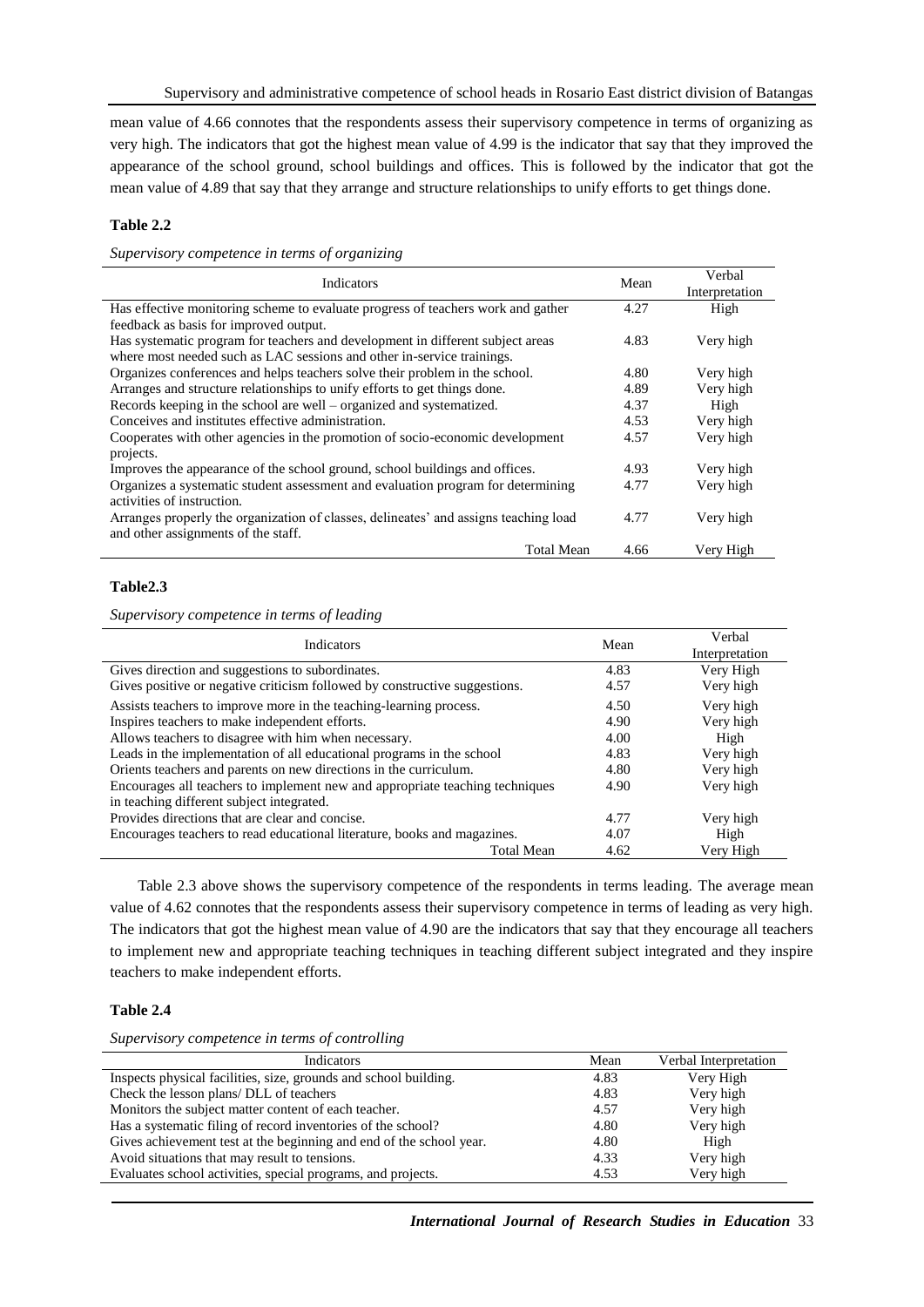| Prepares and consolidates all reports in school.                         |                   | 4.40 | Very high |
|--------------------------------------------------------------------------|-------------------|------|-----------|
| Arranges and structure relationship to unify efforts to get things done. |                   | 4.80 | Very high |
| Formulate policies to regulate the operation                             |                   | 4.63 | High      |
|                                                                          | <b>Total Mean</b> | 4.65 | Very High |

Table 2.4 below shows the supervisory competence of the respondents in terms controlling. The average mean value of 4.65 connotes that the respondents assess their supervisory competence in terms of controlling as very high. The indicators that got the highest mean value of 4.83 are the indicators that say that they inspect physical facilities, size, grounds, and school building and check the lesson plans/ DLL of teachers.

# **Table 2.5**

*Summary of supervisory competence*

| <b>Supervisory Competence</b> | Mean | Verbal Interpretation | Rank |
|-------------------------------|------|-----------------------|------|
| Planning                      | 4.63 | Very High             |      |
| Organizing                    | 4.66 | Very high             |      |
| Leading                       | 4.62 | Very high             | 4    |
| Controlling                   | 4.65 | Very high             |      |
| Composite Mean                | 4.64 | Verv High             |      |

Table 2.5 summarizes the supervisory competence of the school heads. The composite mean value of 4.64 connote that the respondents regard the supervisory competence to be very high. All the areas of supervisory were assessed to be very high with the highest average mean value of 4.66 accorded to organizing, while the lowest mean value of 4.62 was received by leading.

# *3.2 Administrative Competence of the School Heads*

Table 3.1 below shows the administrative competence of the school heads in terms of instructional development. Based on the composite mean of 4.54, it connotes that the respondents claim that administrative competence of school heads in terms of instructional development is very high. The indicator that was rated the highest (4.61) is the one that states that they enable teachers to develop competencies in lesson planning. This is followed by the indicator that says they provide immediate feedback to teachers particularly after lesson observation (4.60).

## **Table 3.1**

*Administrative competence in terms of instructional development*

| <b>Instructional Development</b>                                      | Mean | Verbal Interpretation |
|-----------------------------------------------------------------------|------|-----------------------|
| Enables teachers to develop competencies in lesson planning.          | 4.61 | Very High             |
| Helps teachers to set up simple experimental classroom and evaluation | 4.45 | High                  |
| for improvement.                                                      |      |                       |
| Helps teachers develop skills of applying different assessment and    | 4.49 | High                  |
| measurement techniques through organizing in-service training.        |      |                       |
| Helps teachers in the selection of appropriate resource like teaching | 4.52 | Very High             |
| aids.                                                                 |      |                       |
| Provides immediate feedback to teachers particularly after lesson     | 4.60 | Very High             |
| observation.                                                          |      |                       |
| Helps to organize meetings for teachers to solve common instructional | 4.58 | Very High             |
| problems.                                                             |      |                       |
| Average Mean                                                          | 4.54 | Very High             |

Table 3.2 below shows the administrative competence of the school heads in terms of curriculum development. Based on the composite mean of 4.48, it connotes that the respondents claim that administrative competence of school heads in terms of curriculum development is high. The indicator that was rated the highest (4.60) is the one that states that they help to identify students and community need so as to improve the curriculum. This is followed by the indicator that says they assist teachers in the implementation of the new curriculum (4.57).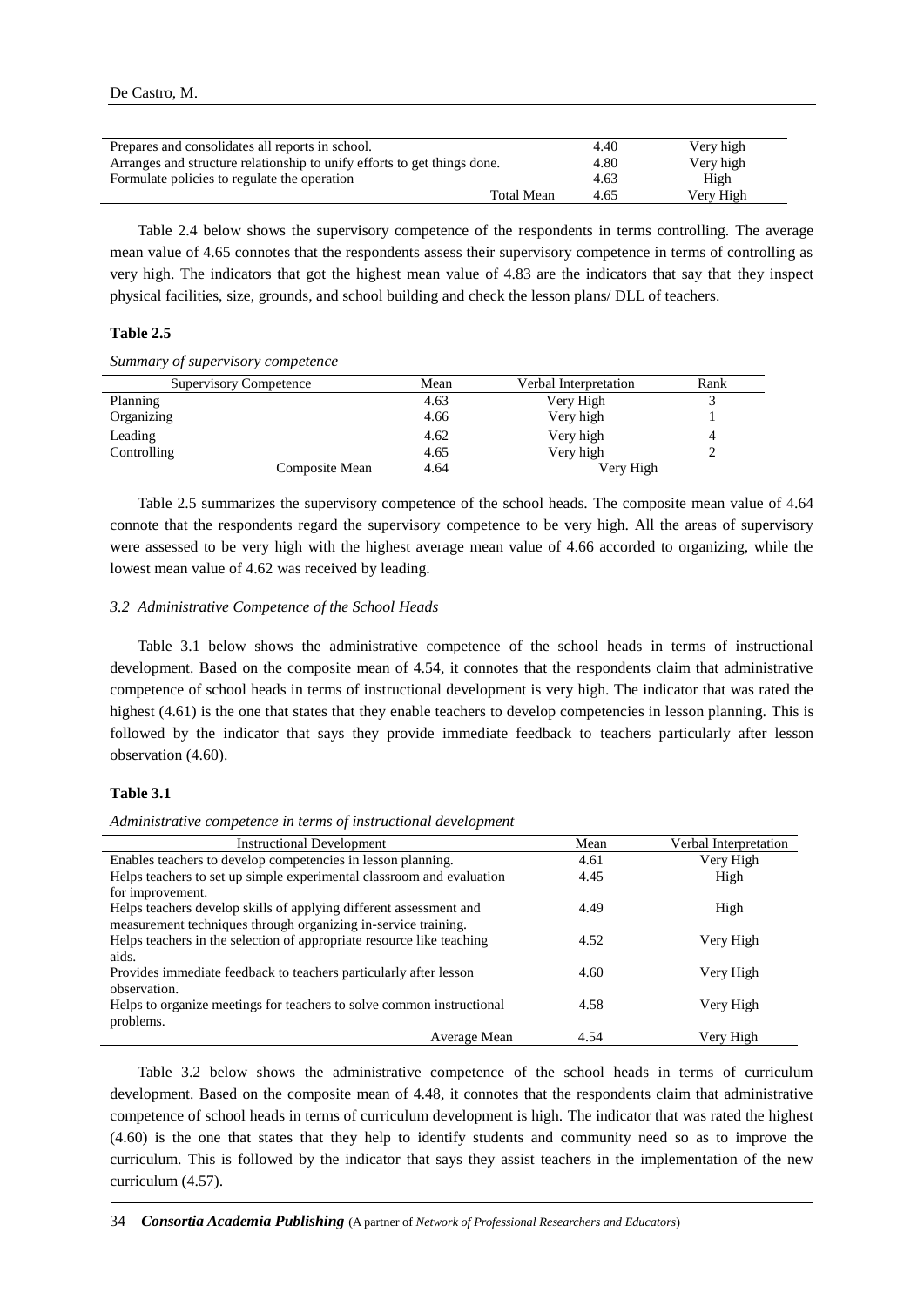# **Table 3.2**

| Administrative competence in terms of curriculum development                                       |      |                       |
|----------------------------------------------------------------------------------------------------|------|-----------------------|
| Curriculum Development                                                                             | Mean | Verbal Interpretation |
| Assists in the implementation of the curriculum.                                                   | 4.57 | Very high             |
| Helps to evaluate the existing curriculum so as to take immediate<br>corrective measure            | 4.30 | High                  |
| Helps to identify students and community need so as to improve the<br>curriculum.                  | 4.60 | Very High             |
| Helps to identify the problems in implementing the existing as per the<br>education policy.        | 4.45 | High                  |
| Helps to introduce new technology tools for teachers that are suitable<br>for curriculum           | 4.45 | High                  |
| Helps to collect and provide necessary educational materials that are<br>supportive to curriculum. | 4.54 | Very High             |
| Average Mean                                                                                       | 4.48 | High                  |

*Administrative competence in terms of curriculum development*

# **Table 3.3**

*Administrative competence of the school heads in terms of staff development*

| <b>Staff Development</b>                                  |              | Mean | Verbal Interpretation |
|-----------------------------------------------------------|--------------|------|-----------------------|
| Contribute to enhance professional competence of teachers |              | 4.43 | High                  |
| Helps teachers to share best practices from schools       |              | 4.61 | Very High             |
| Enhance teachers' continuous professional development     |              | 4.54 | Very High             |
| Facilitate mentoring for newly assigned teachers.         |              | 4.45 | High                  |
| Ensure the delivery of effective staff development        |              | 4.45 | High                  |
| Gives feedbacks to teachers.                              |              | 4.62 | Very High             |
|                                                           | Average Mean | 4.52 | Very High             |

Table 3.3 shows the administrative competence of the school heads in terms of staff development. Based on the composite mean of 4.52, it connotes that the respondents claim that administrative competence of school heads in terms of staff development is high. The indicator that was rated the highest (4.62) is the one that states that they give feedbacks to teachers. This is followed by the indicator that says they help teachers to share best practices from different schools (4.61).

# **Table 3.4**

*Summary of administrative competence*

| <b>Administrative Competence</b> |                | Mean | Verbal Interpretation | Rank |
|----------------------------------|----------------|------|-----------------------|------|
| Instructional development        |                | 4.54 | Very High             |      |
| Curriculum development           |                | 4.48 | High                  |      |
| Staff development                |                | 4.52 | Very High             |      |
|                                  | Composite Mean | 4.51 | Verv High             |      |

Table 3.4 summarizes the administrative competence of the school heads. The composite mean value of 4.51 connotes that the respondents regard the administrative competence to be very high. The two areas of administrative competence were assessed to be very high with the highest average mean value of 4.54 accorded to instructional development and 4.52 for staff development, while the lowest mean value of 4.48 was received by curriculum development which is interpreted to be high.

#### *3.3 Association of Profile Variables and Supervisory Competence of the School Heads*

Table 4 below shows the level of association between the profile of respondents and their supervisory competence. The table above shows the relationship between the profiles of the respondents and their supervisory competence. Statistical test showed that there is no significant association between the supervisory competence the respondents and their profile variables at 0.05 level of significance. This finding is parallel to the claim of Barki and Hartwick (2011) that supervisory competence does not vary much among persons of similar status and age ranges.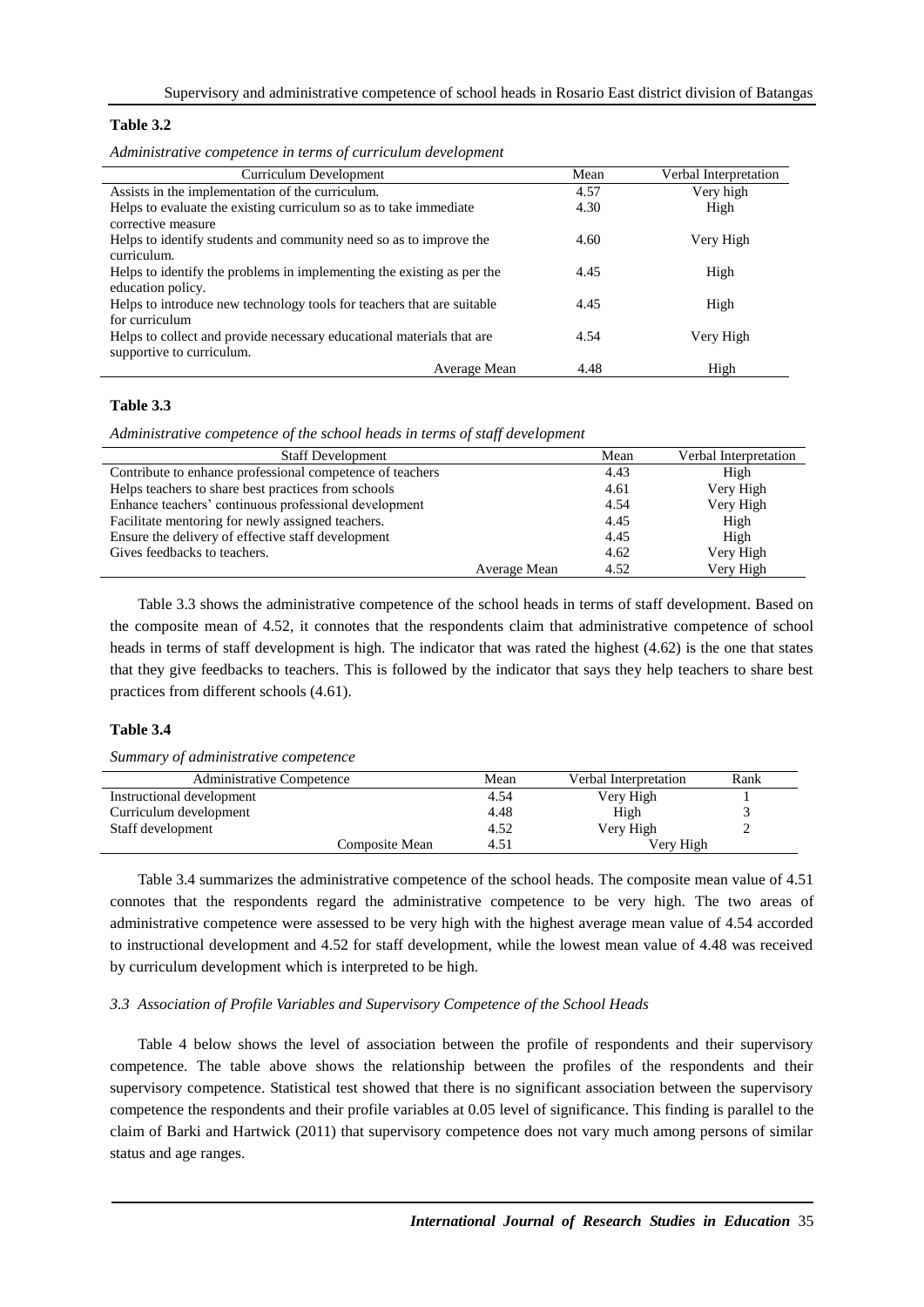# De Castro, M.

#### **Table 4**

| <b>PROFILE</b>                 | Chi-square value | p-value | Interpretation  |
|--------------------------------|------------------|---------|-----------------|
| Age                            | 7.560            | 0.707   | Not significant |
| Gender                         | 6.691            | 0.635   | Not significant |
| <b>Educational Attainment</b>  | 4.534            | 0.235   | Not significant |
| Position                       | 5.007            | 0.420   | Not significant |
| Number of years as school head | 9.934            | 0.513   | Not significant |
|                                |                  |         |                 |

*Association of profile variables and supervisory competence*

#### *3.4 Association of Profile Variables and Administrative Competence of the School Heads*

Table 5 below shows the level of association between the profile of the respondents and their administrative competence. Statistical test showed that there is no significant association in the administrative competence of the respondents when grouped according to age, gender, educational attainment, position and number of years as school head (p>0.05). This finding supports the claim of Abwalla (2014) that administrative competence does not vary much among persons of similar status and age ranges.

# **Table 5**

*Association of profile variables and leadership styles*

| <b>PROFILE</b>                 | Chi-square value | p-value | Interpretation  |
|--------------------------------|------------------|---------|-----------------|
| Age                            | 4.286            | 0.577   | Not Significant |
| Gender                         | 9.813            | 0.430   | Not Significant |
| <b>Educational Attainment</b>  | 6.732            | 0.123   | Not Significant |
| <b>Position</b>                | 5.795            | 0.067   | Not Significant |
| Number of years as school head | 3.250            | 0.107   | Not Significant |

# *3.5 Relationship between Supervisory Competence and Administrative Competence of the School Heads*

Table 6 below shows the level of relationship between the supervisory competence and administrative competence of the head teacher respondents. The table shows that based on the result of statistical test, there is a significant positive correlation between the supervisory competence and administrative competence based on the p-value that is lesser than 0.05.

#### **Table 6**

*Relationship between supervisory competence and administrative competence*

| Variables                        | Mean | SГ   | r value | p-value | Verbal Interpretation |
|----------------------------------|------|------|---------|---------|-----------------------|
| <b>Supervisory Competence</b>    | 4.64 | 0.07 |         |         |                       |
| <b>Administrative Competence</b> |      | ).08 | .00     | 0.000   | Significant           |

This finding is in agreement with the reports of Dartling et al. (2007) that as administrative competence improves; supervisory competence also gets high. The same relationship was found present in the variables studied.

*Proposed Supervisory and Administrative Plan -* Based on the findings of the study, since there is a very high level of administrative and supervisory competence of the school heads of East Rosario District, a proposed Supervisory and Administrative Plan Exemplar is hereby proposed. See Appendix A for details

*Summary -* Supervisory and administrative competence of school heads play a major role in the realization of devised goals and objectives in shaping the future of students. With ultimate intent of improving school efficiency, effectiveness and performance which rest the shoulders of the school leaders, this study surveyed the qualities of the school leases relative to this. With the current educational system and with the work demanded of the school leader, those who do not possess the required supervisory and administrative competence may not be effective in bringing out the best educational leadership.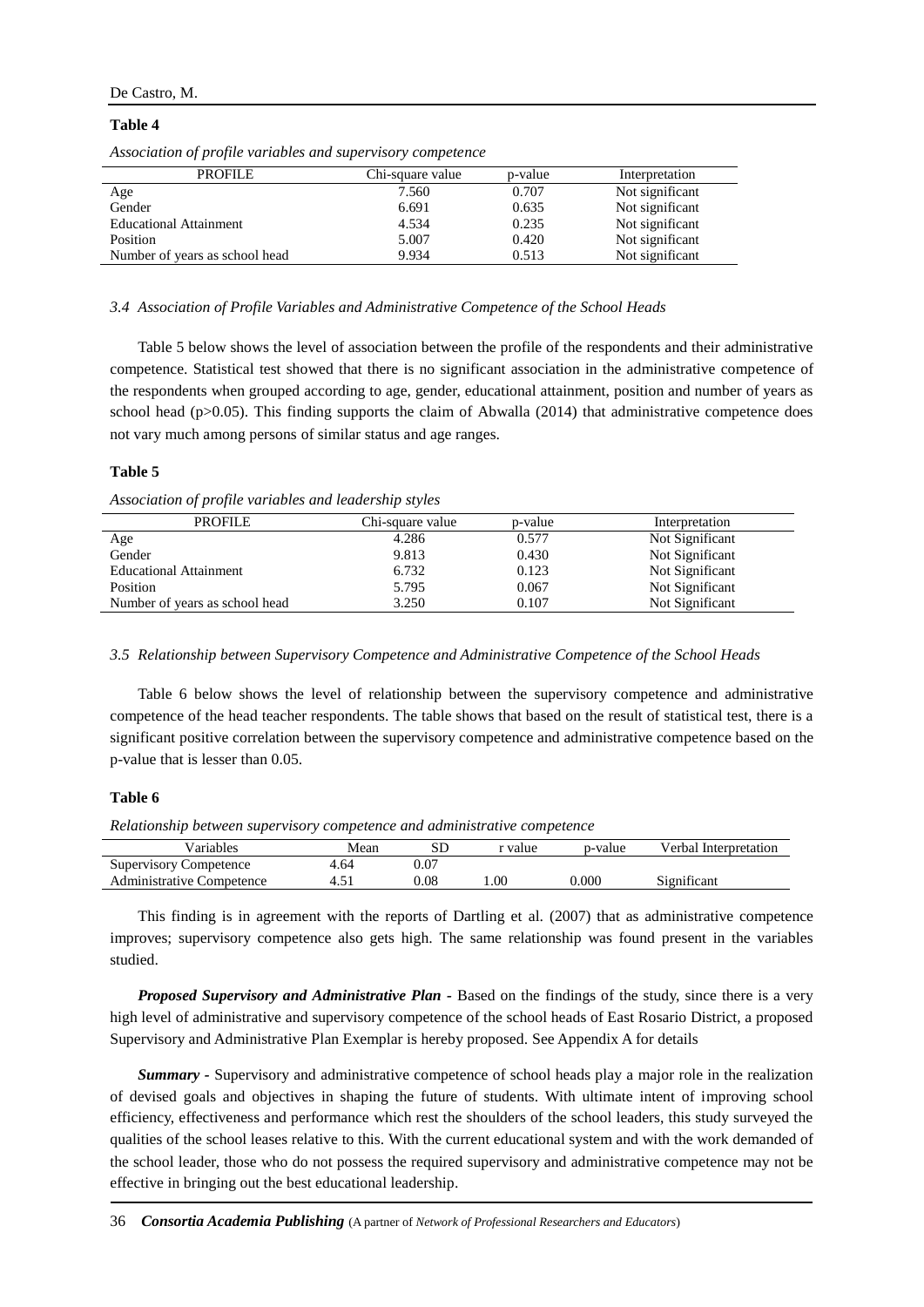# **4. Findings**

*Profile of the respondents* **-** A larger percentage of the respondents (56.7%) have ages 46 and above while 22.4% of them have ages between 36 to 40 years old. This goes to show that majority of the respondents are in the adulthood (WHO, 2003). Out of 67 respondents, fifty-two are females (76.6%) while the remaining are males (23.3%). This conforms to the general trend that the teaching profession is dominated by females. Majority of the respondents are principals (17= 56.67 %). Ten out of 30 school heads are head teachers (33.33%) while 3 are officers-in-charge. The greatest number of respondents (50%) has between 20 to 29 years of teaching experience. On the other hand, only one school head (1.5%) has teaching experience of five years below. These demographics point to fact that majority of the respondents have been in the teaching profession for quite a long time since they are now holding key leadership positions in their respective schools.

*Supervisory Competence of the School Heads -* The average mean value of 4.63 connotes that the respondents assess their supervisory competence in terms of planning as very high. The indicators that got the highest mean value of 4.88 are those indicators that say that they allow participation from all sectors concerned in making of the plan and that they think through the goals and actions in advance. The lowest mean score of 4.40, interpreted as high, are those indicators that say they prepare performance targets, action plans in accordance with his duties, responsibilities and needs of his school, plans conferences carefully, and Discusses with the teachers the school head's targets and plans of action at start of the school year. The average mean value of 4.66 connotes that the respondents assess their supervisory competence in terms of organizing as very high. The indicators that got the highest mean value of 4.99 is the indicator that say that they improved the appearance of the school ground, school buildings and offices. This is followed by the indicator that got the mean value of 4.89 that say that they arrange and structure relationships to unify efforts to get things done.

The average mean value of 4.62 connotes that the respondents assess their supervisory competence in terms of leading as very high. The indicators that got the highest mean value of 4.90 are the indicators that say that they encourage all teachers to implement new and appropriate teaching techniques in teaching different subject integrated and they inspire teachers to make independent efforts. The average mean value of 4.65 connotes that the respondents assess their supervisory competence in terms of controlling as very high. The indicators that got the highest mean value of 4.83 are the indicators that say that they inspect physical facilities, size, grounds and school building and check the lesson plans/ DLL of teachers. The composite mean value of 4.64 connote that the respondents regard the supervisory competence to be very high. All the areas of supervisory were assessed to be very high with the highest average mean value of 4.66 accorded to organizing, while the lowest mean value of 4.62 was received by leading.

*Administrative Competence of the School Heads -* Based on the composite mean of 4.54, it connotes that the respondents claim that administrative competence of school heads in terms of instructional development is very high. The indicator that was rated the highest (4.61) is the one that states that they enable teachers to develop competencies in lesson planning. This is followed by the indicator that says they provide immediate feedback to teachers particularly after lesson observation (4.60). Based on the composite mean of 4.48, it connotes that the respondents claim that administrative competence of school heads in terms of curriculum development is high. The indicator that was rated the highest (4.60) is the one that states that they help to identify students and community need to improve the curriculum. This is followed by the indicator that says they assist teachers in the implementation of the new curriculum (4.57). Based on the composite mean of 4.52, it connotes that the respondents claim that administrative competence of school heads in terms of staff development is high. The indicator that was rated the highest (4.62) is the one that states that they give feedbacks to teachers. This is followed by the indicator that says they help teachers to share best practices from different schools (4.61). The composite mean value of 4.51 connotes that the respondents regard the administrative competence to be very high. The two areas of administrative competence were assessed to be very high with the highest average mean value of 4.54 accorded to instructional development and 4.52 for staff development, while the lowest mean value of 4.48 was received by curriculum development which is interpreted to be high.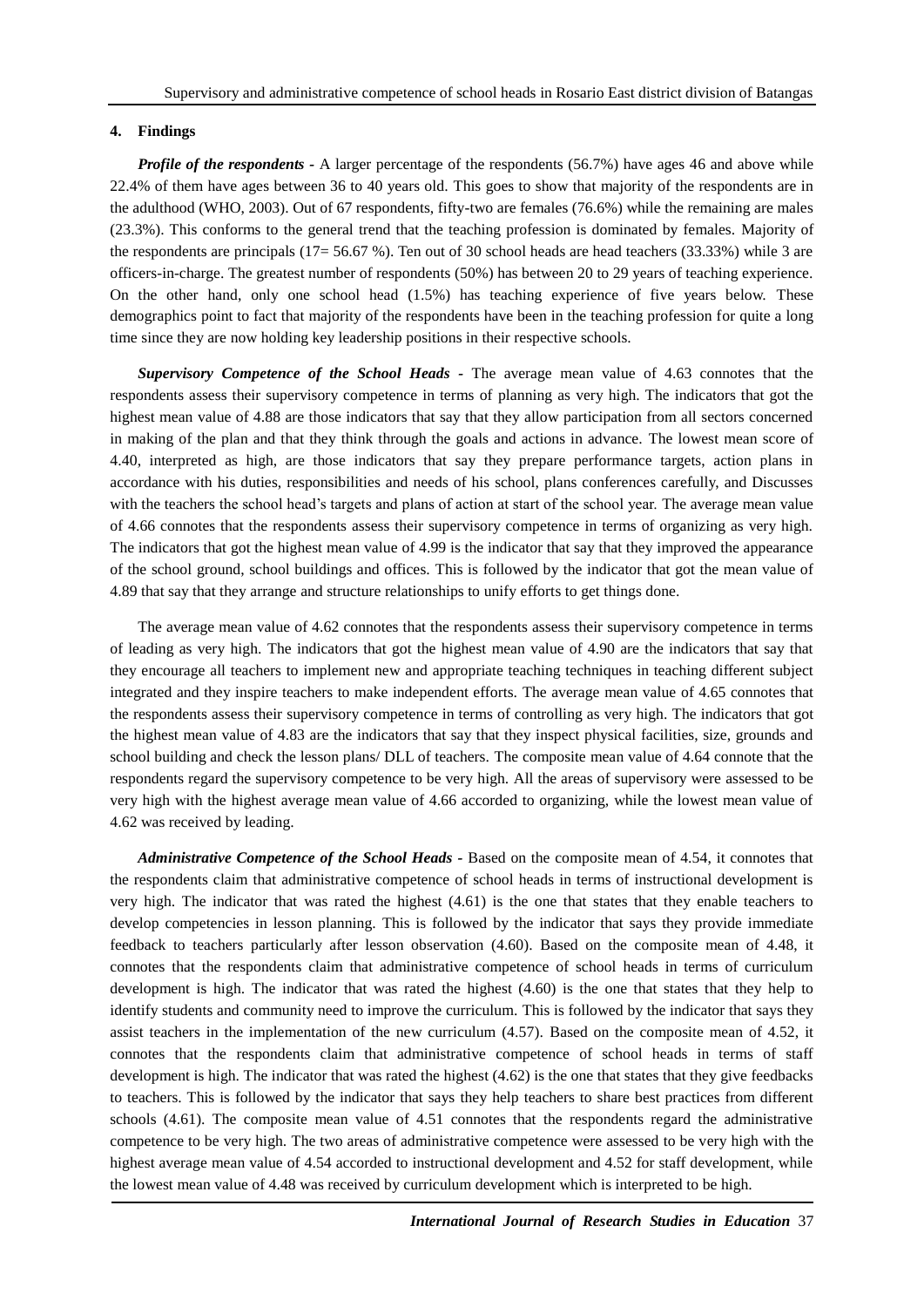*Association of Profile Variables and Supervisory Competence of the School Heads -* Statistical test showed that there is no significant association between the supervisory competence of the respondents and their profile variables at 0.05 level of significance.

*Association of Profile Variables and Administrative Competence of the School Heads -* Statistical test showed that there is no significant association in the administrative competence of the respondents when grouped according to age, gender, educational attainment, position and number of years as school head (p>0.05).

*Relationship between Supervisory Competence and Administrative Competence of the School Heads -* Based on the result of statistical test, there is a significant positive correlation between the supervisory competence and administrative competence based on the p-value that is lesser than 0.05.

# **5. Conclusion**

Based on the foregoing findings, the following conclusions were drawn:

- $\triangleright$  Majority of the respondents have ages 46 and above female principals who have between 20 to 29 years of teaching experience and are master's degree holders.
- $\triangleright$  The supervisory competence of the school heads is very high.
- $\triangleright$  The administrative competence of school heads is very high.
- $\triangleright$  There is no significant association between the supervisory competence of the respondents and their profile variables
- $\triangleright$  There is no significant association in the administrative competence of the respondents when grouped according to their profile variables
- $\triangleright$  There is a significant positive correlation between the supervisory competence and administrative competence based on the p-value that is lesser than 0.05.

# *5.1 Recommendations*

Based on the foregoing findings and conclusions of the study, and to affect effective supervisory competence and sound administrative competence, the researcher puts forward the following:

- $\triangleright$  The adoption of the proposed supervisory and administrative plan aimed at maintaining the high level of competence being exhibited by the school heads who participated in this study. This is to ensure that in the future, directions will be for the betterment of school leadership in the district.
- $\triangleright$  School heads should, through planned exercises, be able to negotiate and analyze strategies and tactics for effectively implementing their available power in administration and supervision.
- $\triangleright$  Skill and comfort in using a variety of conflict-handling modes may help to develop a repertoire of conflict resolutions skills that is essential in effectively managing the variety of situations.
- $\triangleright$  Further research on individual's and environment characteristics could contribute significantly to our understanding of how leadership styles and administrative competence. Other variables rather than supervisory competence and administrative competence may influence the success of a school head. More research is necessary on the effects of personality and characteristics of the organizational environment.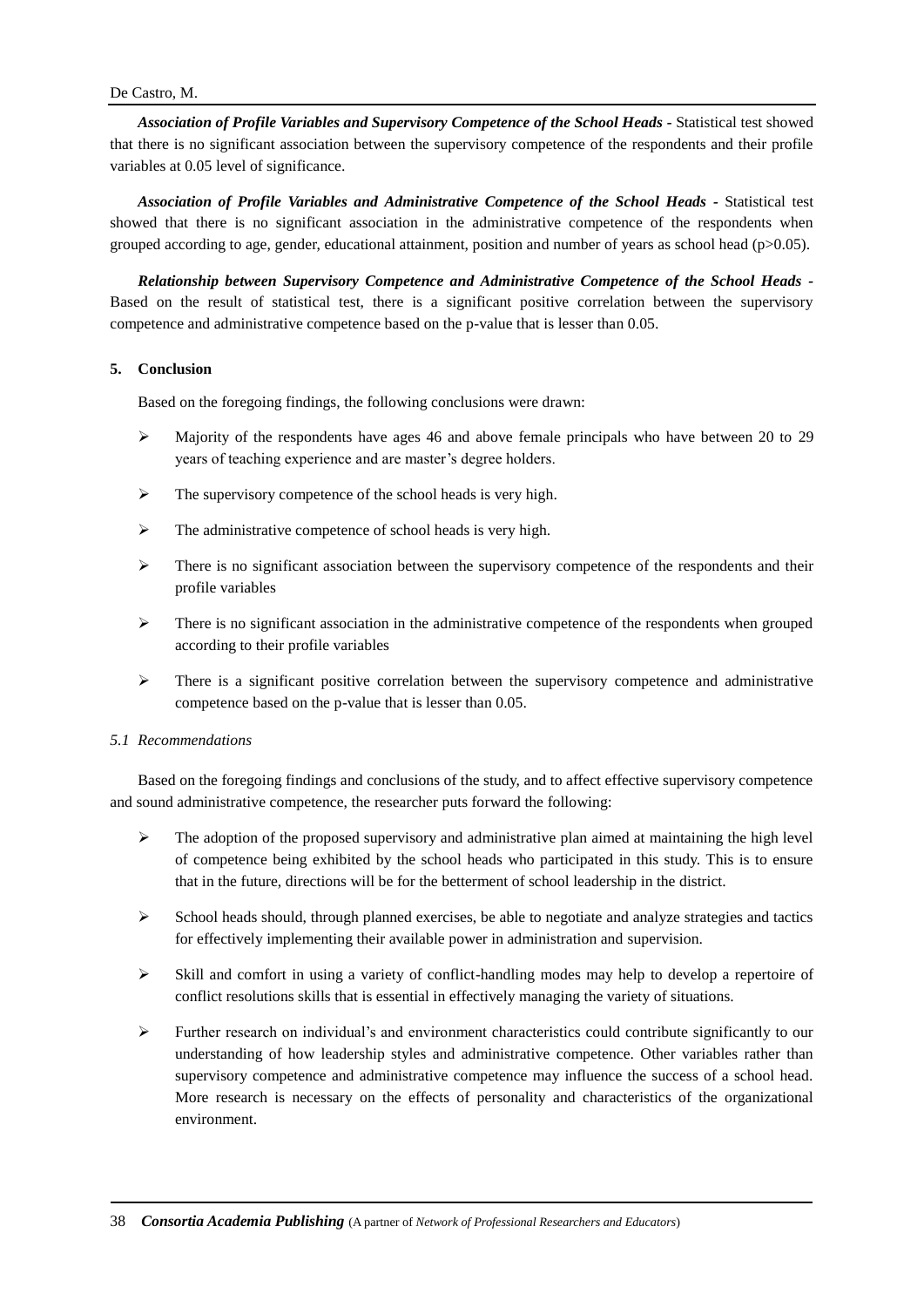# **6. References**

- Abwalla, J. (2014). *The principals' leadership styles and teachers' performance in general secondary schools of Gambella Regional State Approach*. Needham Heights: Allyn & Bacon, A Viacom Company.
- Adarayan, R. (2011). *Supervisory activities of elementary school heads from selected schools of pacific area in the division of Northern Samar.* MAED University of Eastern Philippines, Philippines.
- Akomolafe, C. O. (2012). A comparative study of principals' administrative effectiveness in public and private secondary schools in Ekiti State*. Nigeria Journal of Education and Practice, 3*(13), 39-45.
- Aritzeta, A., Ayestaran, S., & Swailes, S. (2015). Team role preference and administrative competence. *The International Journal of Conflict Management*, *16*(2), 157-182.
- Aula, P., & Siira, K. (2010). Organizational communication and conflict management systems. *Nordicom Review, 31*(1), 125-141.
- Badler, H. (2018). *Administrative competence in the workplace.*
- Besong, J. B. (2013). *A* comparative study of the administrative efficiency of principals in public and private secondary schools in Maroua, Far North Region, Cameroon. *International Journal of Business and Management, 8*(7), 90-99.
- Brett, J. M. (2017). *Negotiating globally: How to negotiate deals, resolve disputes, and make decisions*. San Francisco: Jossey-Bass.
- Brown, S. T. (2012). *Conflict management in projects*. Global Knowledge Course.
- Burns, A. C., & Bush, R. F. (2009). *Marketing Research*. New Jersey: Prentice Hall.
- Cheney, G. R., & Davis, J. (2011)*. Gateways to the principalship: State power to improve the quality of school leaders.* Center for American Progress.
- Cruz, C. D. P., Villena, D. K., Navarro, E. V., Belecina, R. R., & Garvida, M. D. (2016). Ttowards enhancing the managerial performance of school heads. *International Review of Management and Business Development.*
- Darling, J., & Walker, W. (2017*).* Effective conflict management: Use of the behavioural style model. *Leadership and Organisation Development Journal*, *22*(5).
- Darling, J., & Walker, W. (2017). Effective management: Use of the behavioural style model*. Leadership and Organization Development Journal*, *22*(5).
- Del Castillo, F. (2021) Leadership: towards equitable COVID-19 vaccination. *Journal of Public Health, 43*(2).
- Delima, V. (2015). Professional identity, professional commitment and teachers' performance University of Mindanao. *International Journal of Novel Research in Education and Learning.*
- Desivilya, H. S., & Eizen, D. (2015). Conflict management in work teams: The role of social self-efficacy and group identification. *The International Journal of Conflict Management, 16*(2).
- Desivilya, H. S., & Yagil, D. (2015). The role of emotions in conflict management: The case of work teams. *The International Journal of Conflict Management, 16*(1), 55-69.
- Deutch, M., & Coleman, P. T. (2016). *The handbook of administration.* Jossey Bass.
- Deutch, M., & Coleman, P. T. (2016). *The handbook of conflict resolution.* San Francisco: Jossy Bass.

Eberechukwu, L. E., & Nsan, E. (2012). Teachers' perception of female principal leadership role in secondary schools in Calabar Municipality Cross River State, Nigeria*. Journal of Education and Practice, 4*(12), 166-169.

Grissom, J. A. (2011). *Can good principals keep teachers in disadvantaged schools? Linking principal effectiveness to teacher satisfaction and turnover in hard to-staff environments*. Harry S. Truman School of Public Affairs, University of Missouri.

- Hallinger, P. (2011). Three decades of doctoral studies using the principal instructional management rating scale: A lens on methodological progress in educational leadership. *Educational Administration Quarterly, 47*, 271-306.
- Ibukan, W., Ole, O., Babatope. K., & Abe, T. O. (2011). Personality characteristics and principal leadership effectiveness in Ekiti State, Nigeria. *International Journal of Leadership Studies, 6*(2), 247-262.

Magdalena, S. M. (2009). *Professional commitment in teachers:* Comparative Study. Mallorca, P. (2014). *Management styles of public elementary school heads as perceived by themselves and their*